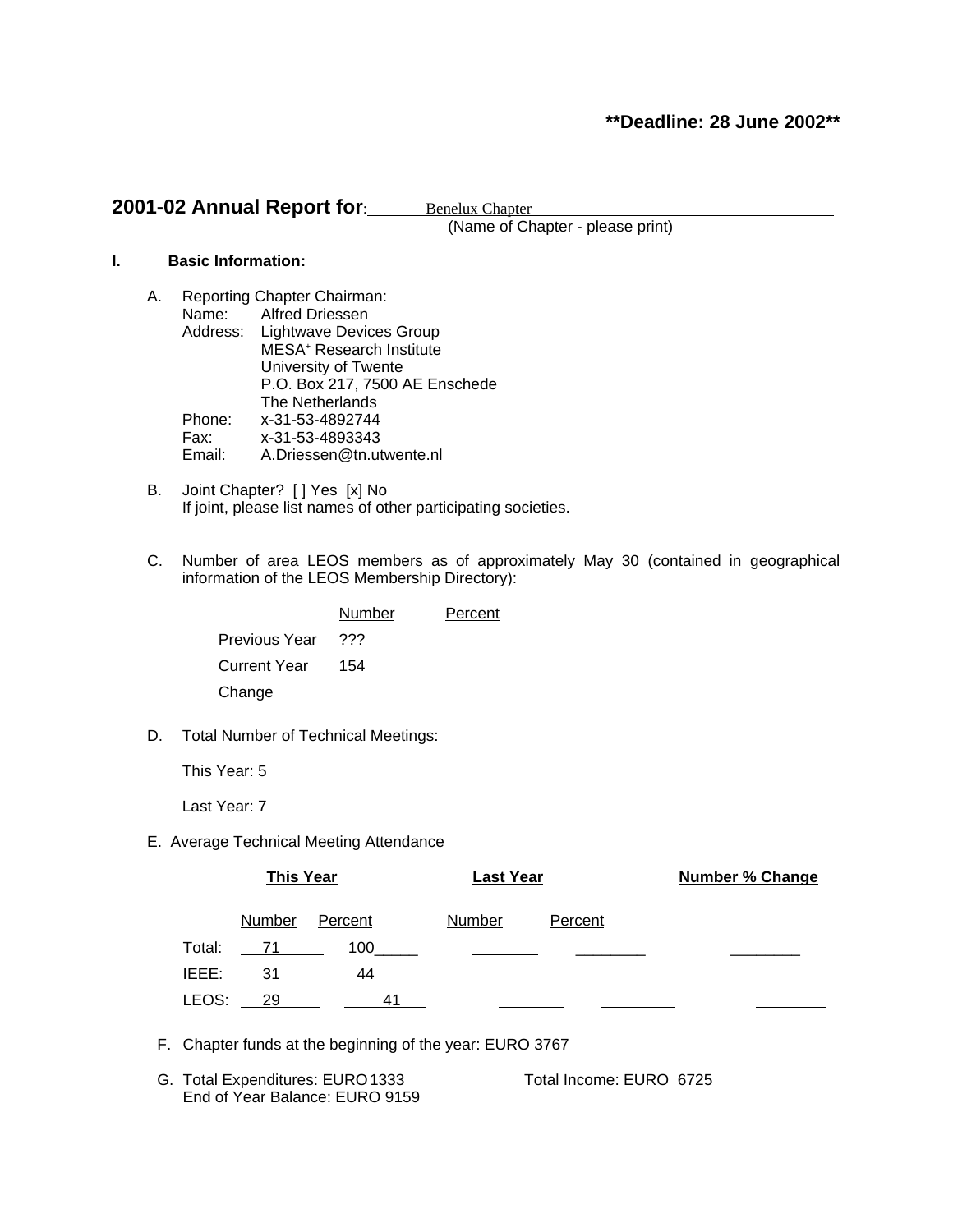H. Officers for 2001-02 (new officer list)

On a separate sheet of paper list the Chapter Officers (name, address, phone, fax, email) This information will be used to update the Chapter web site on the LEOS Home Page. Include your URL if your chapter has a home page.

I. Check List:

Sent L-31 forms to IEEE (minimum of 2/yr required) http://www.ieee.org/organizations/rab/scs/L-31.html

- \_\_ Sent nomination for LEOS Awards -Tab 6 or http://www.ieee.org/leos/awards
- \_\_ Nominated member for Senior Member grade http://www.ieee.org/membership/upgrade.html

## **II. Overview of Basic Chapter Activities:**

see additional sheet

# **III. List most significant chapter improvements over last year** (**Most Improved Chapter Award)**

After 6 years the chapter has reached certain maturity without loosing the initial momentum for organizing well-received activities, like a significant increase of participants to the annual symposium as well as the annual workshop.

A new activity, a workshop on Entrepreneurship in Photonics organized in conjunction with ECOC 2001, was quite successful and will be followed up by a similar activity at ECOC 2002 in Copenhagen, Denmark.

# **IV. List workshops, symposia, educational programs, consulting programs, job fairs etc.** (**Most Innovative Chapter Award)**

see additional sheets at II and V

## **V. Miscellaneous Information/Elaboration on any of the above entries. (Please attach up to ONE page of further discussion)**

see additional sheet

We wish to have our chapter considered for the following chapter awards:

[x] Chapter of the Year (All information)

- [] Best Membership Percentage Increase (Part I.C.)
- [x] Most Improved Chapter (Part III)
- [x] Most Innovative Chapter Activities (Part IV)

Chapter Chair Signature: **Chapter Chair Signature: Chapter Chair Signature: Chapter Chair Signature:**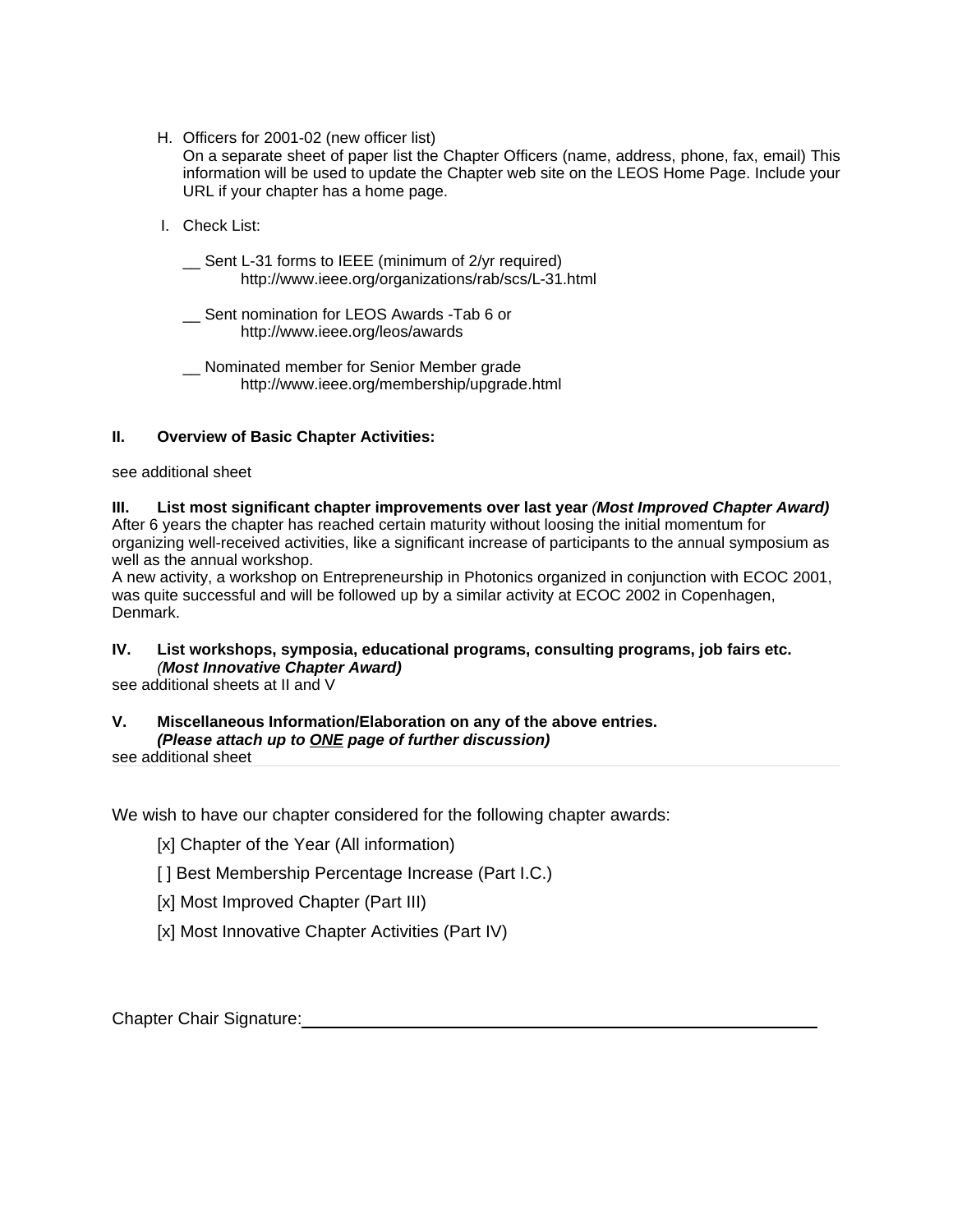# **II Overview of Basic Chapter Activities**

| (Tech<br>etc) | <b>Activity Type</b><br>Meeting,<br>Workshop, | Title/Speaker or Workshop Name                                                                                                                                                                                                                                                                     | <b>Attendance</b><br><b>LEOS</b><br><b>IEEE</b><br>Total |                | Joint<br>Activity<br>Sponsors |              |
|---------------|-----------------------------------------------|----------------------------------------------------------------------------------------------------------------------------------------------------------------------------------------------------------------------------------------------------------------------------------------------------|----------------------------------------------------------|----------------|-------------------------------|--------------|
| 1.            | colloquium                                    | Colloquium Free University Amsterdam,<br>speaker:<br>Speaker: Dr. Rick Trebino, IEEE/LEOS<br><b>Distinguished Lecturer</b><br>10-9-2001                                                                                                                                                            | About<br>$\overline{7}$                                  | About<br>10    | About<br>40                   |              |
| 2.            | workshop                                      | LEOS Workshop in conjunction with European<br>Conference on Optical Communication<br>Theme: How to start your Photonics Business<br>Meeting date: Sep. 30, 2001<br>Speaker: Dr. Milton Chang, LEOS President-Elect<br>and Distinguished Lecturer,<br>Speaker: Dr. Winfried Horsthuis,<br>30-9-2001 | 25                                                       | 30             | 100                           | See<br>below |
| 3.            | symposium                                     | Annual symposium of the IEEE-LEOS Benelux<br>chapter<br>(for details see below)<br>Invited speakers: Ir. W. Nijman (recipient Aron<br>Kressel Award 2001) and R. Baets, University of<br>Ghent<br>3-12-2001                                                                                        | >100                                                     | >100           | 200                           | See<br>below |
| 4.            | company visit                                 | Company visit to Draka Fibre Technology,<br>Eindhoven, mainly for PhD students<br>(for details see below)<br>$9 - 1 - 2002$                                                                                                                                                                        | 10                                                       | 10             | 15                            | See<br>below |
| 5.            | company visit                                 | Company visit to Draka Fibre Technology,<br>Eindhoven, mainly for PhD students<br>(for details see below)<br>15-1-2002                                                                                                                                                                             | $\overline{7}$                                           | $\overline{7}$ | 10                            | See<br>below |
| 6.            | colloquium                                    | COBRA/LEOS Colloquium, TU Eindhoven,<br>speaker: H. Thienpont, LEOS Distinguished Lecturer<br>8-2-2002                                                                                                                                                                                             | About<br>20                                              | About<br>25    | About<br>60                   |              |
| 7.            | workshop                                      | Annual workshop of the IEEE-LEOS Benelux<br>chapter, Topic: Photonic Crystals, Photonic ICs and<br>Photonic Bandgap Fibres<br>(for details see below)<br>29-5-2002                                                                                                                                 | 35                                                       | 35             | 70                            | See<br>below |
|               |                                               |                                                                                                                                                                                                                                                                                                    | 204<br>29                                                | 217<br>31      | 495<br>71                     |              |
|               |                                               |                                                                                                                                                                                                                                                                                                    | <b>Average Technical</b><br>Meeting Attendance           |                |                               |              |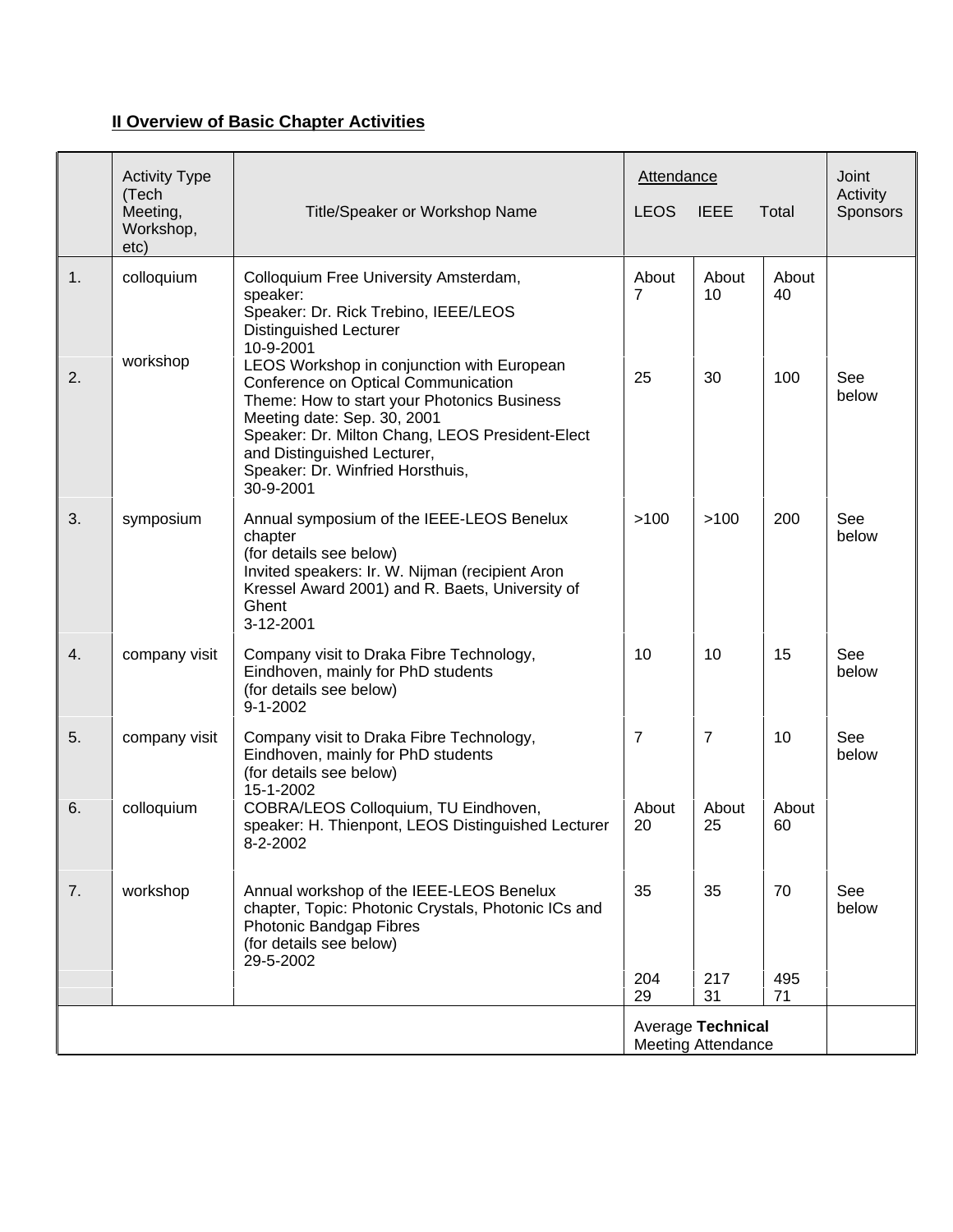## **V. Miscellaneous Information/Elaboration on any of the above entries.**

# **Activities 2001 – 2002 IEEE-LEOS Benelux chapter**

http://leosbenelux.org/

### **LEOS Workshop in conjunction with European Conference on Optical Communication**

In conjunction with the major European Conference in the field of LEOS, the annual European Conference on Optical Communication a workshop was held with the theme: How to start your Photonics Business. The workshop took place in an afternoon session on Sep. 30, 2001 at the RAI Conference Center in Amsterdam, The Netherlands. The meeting was attended by approximately 100 professionals. The program consisted of two tutorial presentations with a general overview of the various aspects involved in starting a

photonics company. Following these tutorials, speakers from various start-ups shared their hands-on experience. There were ample opportunities for questions and discussion. A digest was distributed among the participants and other interested. The Tutorials were presented by Dr. Milton Chang, LEOS President-Elect and Distinguished Lecturer and Dr. Winfried Horsthuis. The presenting officers were: Prof. Roel Baets, Dr. Erik Pennings, Dr. Peter Vetter.

### **Symposium 2001**

The 2001 LEOS Benelux Chapter annual Symposium was held in Brussels, Belgium on December 3, 2001. The organizer was Prof. Hugo Thienpont, member of the LEOS-Benelux board.

Two invited papers were presented by the recipient of the IEEE LEOS Aron Kessel Award 2001, Ir. W. Nijman and Prof. R. Baets of the University of Ghent. Apart from the invited papers, 16 oral papers and 59 posters were presented to the more than 200 participants (of which more than 100 LEOS members) attending the symposium. This meeting was supported by the Free University Brussels, BFi Optilas, SIMAC Electronics, Laser 2000 Benelux, Spectra-Physics, Applied Laser Technology and Newport. The proceedings of the symposium, containing 4 pages summaries of all presented papers and posters, have been edited under the reference: "2001 IEEE/LEOS Symposium, Benelux Chapter, Proceedings, Editors: Hugo Thienpont, Francis Berghmans, Jan Danckaert and Lieven Desmet, ISBN: 90-5487247-0

# **Company visits**

In 2000 the LEOS Benelux Chapter continued to organize visits to companies that are active in the field of opto-electronics and optical communications. These visits were targeted primarily to (Ph.D.) students, but were of course open to everyone interested. The visits were coordinated by Peter Bienstman and Jan-Hendrik den Besten, student members of the LEOS Benelux board. In the reporting period two visits were organized, both to Draka Fibre Technology in Eindhoven. On 9-1-2002 15 students from Belgium participated at this visit, on 15-1-2002 it were 10 students from the Netherlands.

# **Workshop 2002**

The fifth workshop of LEOS Benelux on "Photonic Crystals" was successfully organized together with the Photon network at the University of Ghent (Belgium), on May 29, 2002. The organizers were prof. R. Baets. About 70 participants attended the event. Invited speakers were T.F. Krauss from the St. Andrews University (UK), D. G. Deppe (LEOS Distinguished Lecturer) from the University of Texas, S.E. Barkou Libori from the Technical University of Denmark and W.L. Vos from the University of Twente (NL). A digest with abstracts was available to the participants.

# **Board of LEOS- Benelux 2001-2002**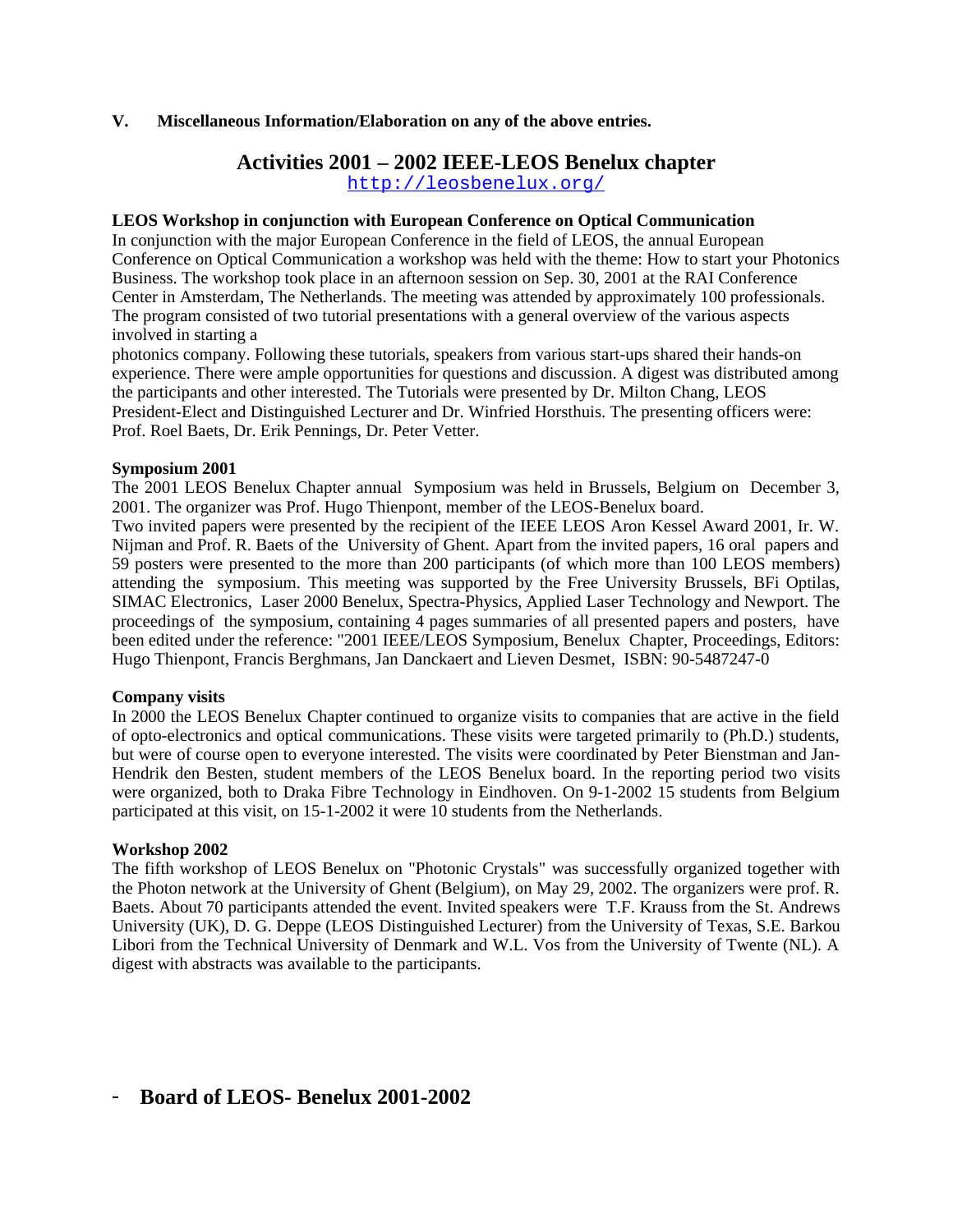## http://leosbenelux.org/

#### **Chair:**

Alfred Driessen University of Twente P.O. Box 217 7500 AE Enschede The Netherlands Tel: +31 53 489 2744 Fax: +31 53 489 3343 Email: A.Driessen@tn.utwente.nl

#### **Vice-chair**

Patrice Megret Electromagnetism and Telecommunications Boulevard Dolez 31 B-7000 MONS tel: +32 65 37 41 91 fax: +32 65 37 41 99 email: Megret@telecom.fpms.ac.be Web: http://www.telecom.fpms.ac.be

#### **Secretary:**

Ton Koonen TU Eindhoven PO Box 513 5600 MB Eindhoven The Netherlands Phone: +31 40 2474806 Fax: +31 40 2455197 Email: a.m.j.koonen@tue.nl

#### **Treasurer:**

Leo Spiekman Genoa B.V. Lodewijkstraat 1A 5652 AC, Eindhoven The Netherlands Phone: + 31 40 750 2022 Fax: + 31 40 750 2020 Email: lspiekman@genoa.com

#### **Past-Chair :**

Roel Baets Ghent University, Dept. of Information Technology (INTEC) Sint-Pietersnieuwstraat 41 B-9000 Gent Belgium Phone: + 32 9 2643329 Fax:+ 32 9 2643593 Email: baets@intec.rug.ac.be

#### **Other board members:**

Meint Smit, TU Eindhoven, m.k.smit@tue.nl Fouad Karouta, TU Eindhoven F.Karouta@ele.tue.nl Djan Khoe, TU Eindhoven, g.d.khoe@ele.tue.nl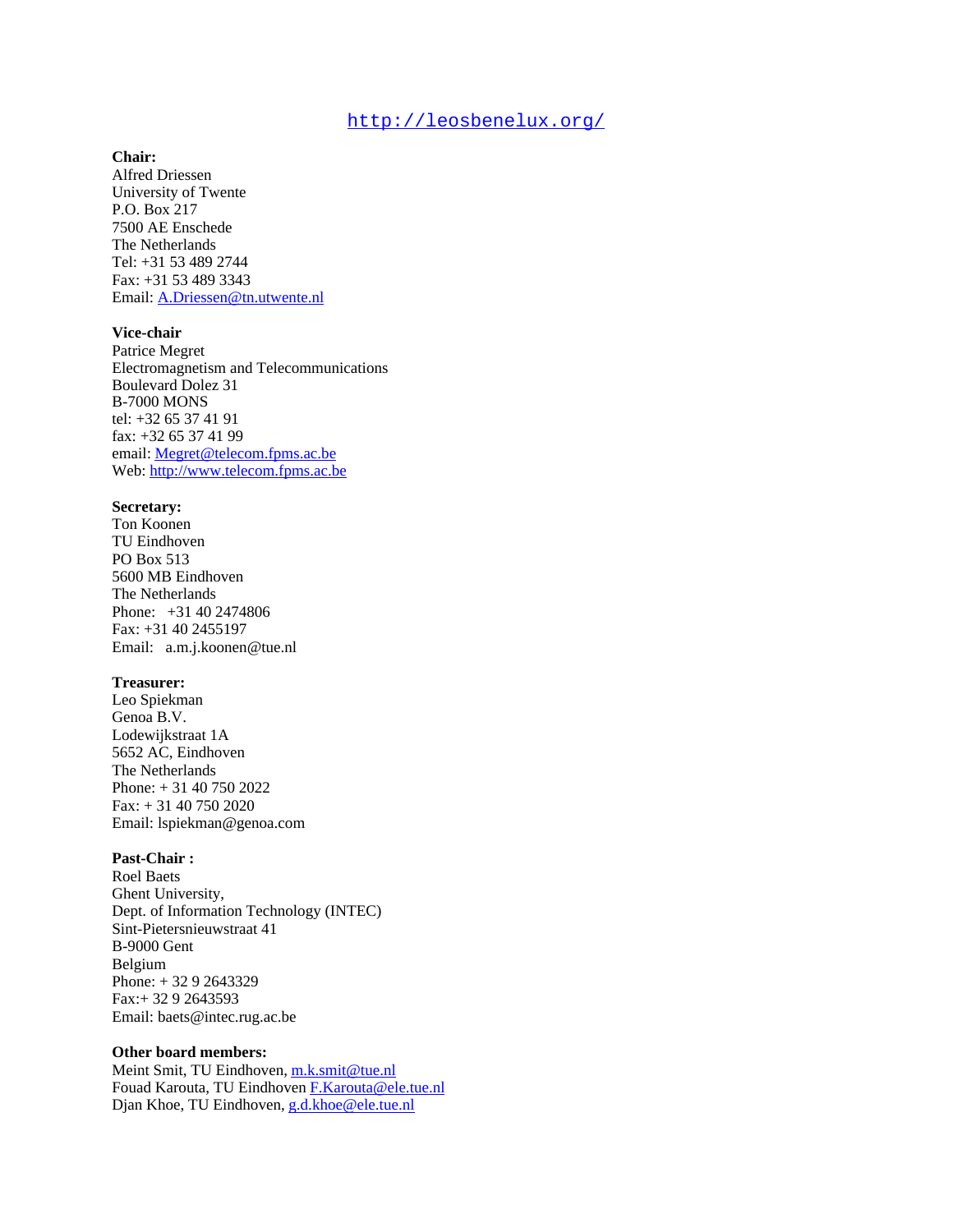Taco Visser, VU Amsterdam, tvisser@nat.vu.nl Peter Vetter, Alcatel, peter.vetter@alcatel.be Hugo Thienpont, VU Brussel, *hthienpo@vub.ac.be* Xaveer Leijtens, TU Delft, X.Leijtens@its.tudelft.nl Kees Vanbochove, KPN, a.c.vanbochove@kpn.com

#### **Student board members:**

Jan-Hendrik den Besten, TU Eindhoven, j.h.denbesten@its.tudelft.nl Marc Sciamanna, Fac. Polytechnique Mons, Sciamanna@telecom.fpms.ac.be